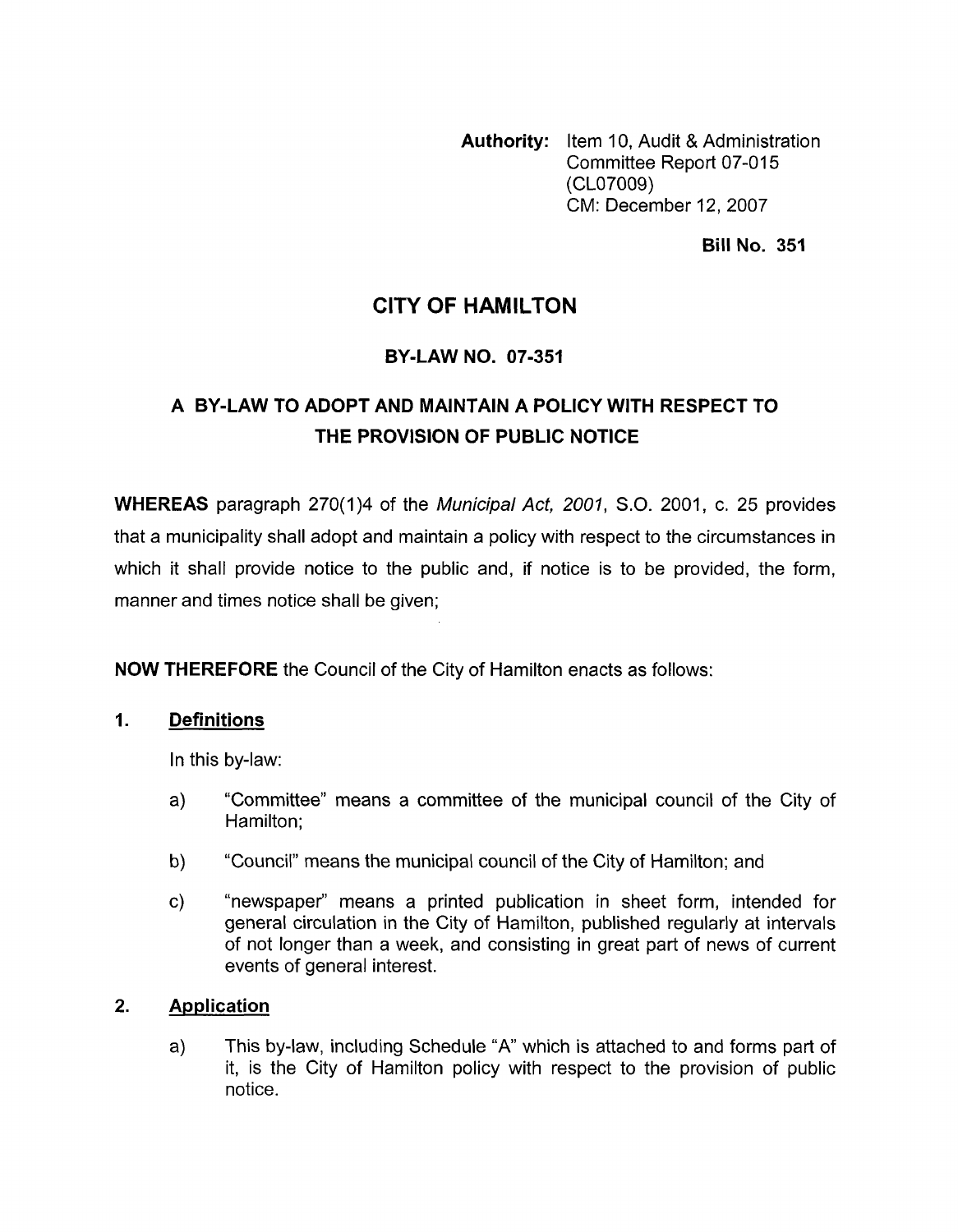- b) Notice shall be provided in the circumstances indicated in Column 1 of Schedule "A" and in the form and manner and at the times indicated in Column 3 of Schedule "A", unless:
	- i) notice is otherwise prescribed by statute or regulation, in which case notice shall be given in accordance with the statute or regulation;
	- ii) notice is otherwise prescribed in another by-law, in which case notice may be given either in accordance with this by-law or with the other by-law;
	- iii) Council directs that other notice is to be given as Council considers adequate; or
	- iv) the City Manager determines that an emergency situation exists, in which case he or she may waive the notice prescribed in this bylaw.
- c) No notice is required to be provided in circumstances other than those indicated in Column 1 of Schedule **"A",** unless:
	- i) notice is otherwise prescribed by statute or regulation, in which case notice shall be given in accordance with the statute or regulation;
	- ii) notice is otherwise prescribed in another by-law, in which case notice shall be given in accordance with the other by-law; or
	- iii) Council directs that notice is to be given as Council considers adequate.
- d) No additional notice shall be required for subsequent meetings where a matter has been deferred or referred to a subsequent meeting by Council or by a Committee.
- e) The notice requirements under this by-law are minimum requirements and the City Clerk is authorized to give notice to the public in an extended manner if, in the opinion of the City Clerk and General Manager of the City Department concerned with the matter, the extended manner is reasonable and necessary in the circumstances.

#### **3. Time Periods**

The time periods set out in Schedule "A" to this by-law shall be counted by excluding the day of the period on which notice is first given and including the day of the period on which the meeting or other event takes place.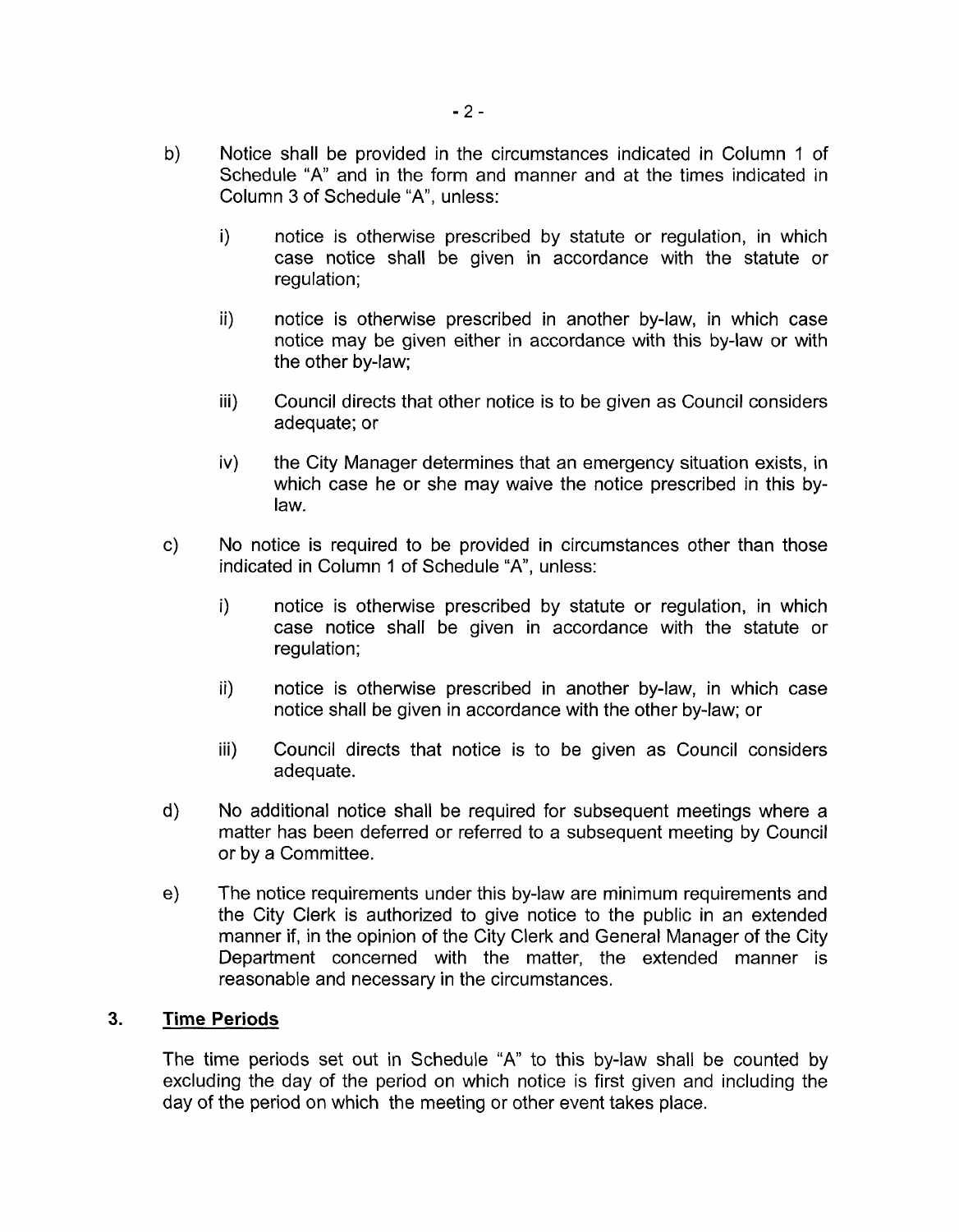- **4.**  The short title of this by-law shall be the "Public Notice Policy By-law".
- **5.**  City of Hamilton By-law No. 06-278 is repealed.
- **6.**  This by-law comes into force and effect on January 1, 2008.

**PA SSED** this 12th day of December, 2007

Fred Exsurbegr.

Mayor

**Kevin C. Christenson** City Clerk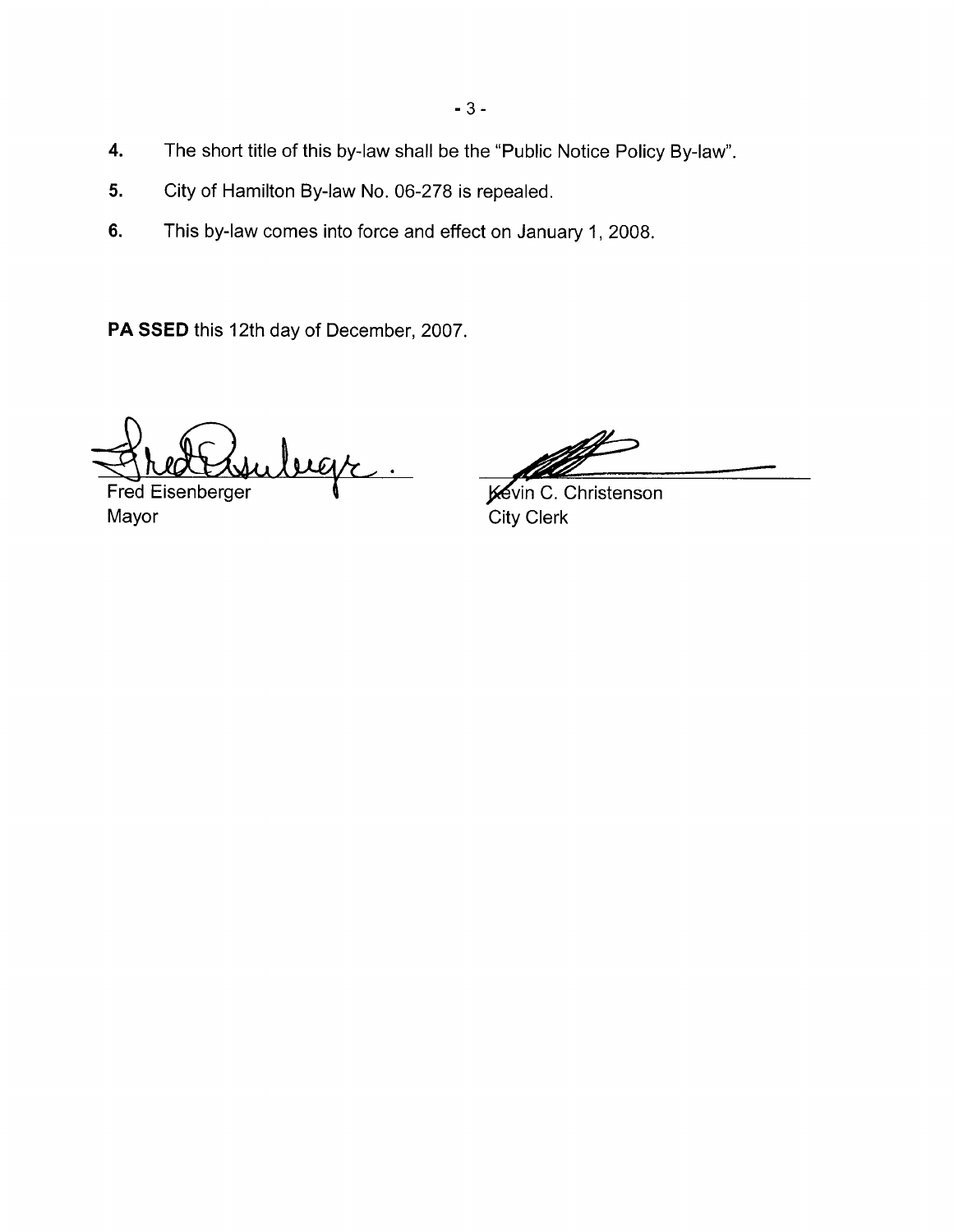| <b>PUBLIC NOTICE REQUIREMENTS</b>                                                                      |                                                                                                                                                                                                                                                                                                                                                                                                                                                                                                                                                                                 |                                                                                                      |  |  |
|--------------------------------------------------------------------------------------------------------|---------------------------------------------------------------------------------------------------------------------------------------------------------------------------------------------------------------------------------------------------------------------------------------------------------------------------------------------------------------------------------------------------------------------------------------------------------------------------------------------------------------------------------------------------------------------------------|------------------------------------------------------------------------------------------------------|--|--|
| Column 1                                                                                               | Column <sub>2</sub>                                                                                                                                                                                                                                                                                                                                                                                                                                                                                                                                                             | Column 3                                                                                             |  |  |
| <b>Circumstances</b>                                                                                   | <b>Summary of requirement</b>                                                                                                                                                                                                                                                                                                                                                                                                                                                                                                                                                   | Form, Manner and<br><b>Times</b>                                                                     |  |  |
| <b>Budget - Adopting</b><br><b>Rate or Tax Budget</b><br>(Section 290 and 291,<br>Municipal Act, 2001) | Public notice required to advise of<br>a minimum of one Committee<br>meeting to consider the enactment<br>of a rate or tax budget by-law. The<br>notice shall specify when and<br>where information in regard to such<br>a by-law may be obtained and shall<br>specify whether any fee or charge<br>may be included.<br>Despite any other provision of this<br>By-law, no separate or additional<br>public notice shall be required for a<br>fee or charge that forms part of a<br>rate or tax budget by-law for which<br>public notice has been given under<br>this provision. | One notice published in<br>a newspaper a<br>minimum of 14 days<br>prior to the Committee<br>meeting. |  |  |
| <b>Enactment of a Fee or</b><br><b>Charge By-law</b>                                                   | Public notice required to advise of<br>a minimum of one Committee<br>meeting to consider the enactment<br>of a fee or charge by-law. The<br>notice shall specify when and<br>where information in regard to such<br>a by-law may be obtained.<br>Despite any other provision of this<br>By-law, no separate or additional<br>public notice shall be required for a<br>fee or charge for which public<br>notice has been given under this<br>provision.                                                                                                                          | One notice published in<br>a newspaper a<br>minimum of 14 days<br>prior to the Committee<br>meeting. |  |  |

 $\bar{z}$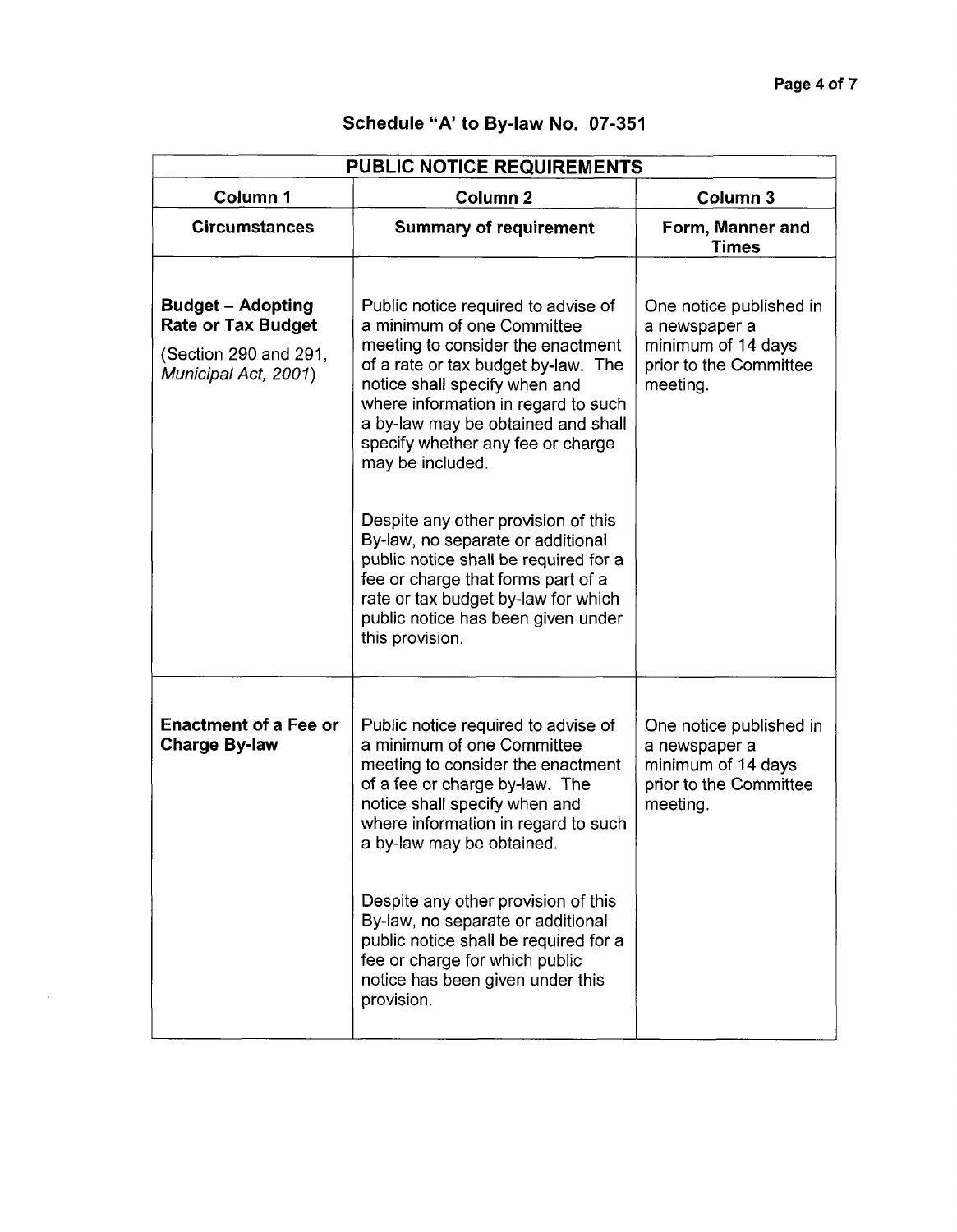| PUBLIC NOTICE REQUIREMENTS                                                                                        |                                                                                                                                                                                                                                                                                                                                    |                                                                                                                                                                                                                                                                                                         |  |
|-------------------------------------------------------------------------------------------------------------------|------------------------------------------------------------------------------------------------------------------------------------------------------------------------------------------------------------------------------------------------------------------------------------------------------------------------------------|---------------------------------------------------------------------------------------------------------------------------------------------------------------------------------------------------------------------------------------------------------------------------------------------------------|--|
| Column 1                                                                                                          | Column <sub>2</sub>                                                                                                                                                                                                                                                                                                                | Column <sub>3</sub>                                                                                                                                                                                                                                                                                     |  |
| <b>Circumstances</b>                                                                                              | <b>Summary of requirement</b>                                                                                                                                                                                                                                                                                                      | Form, Manner and<br><b>Times</b>                                                                                                                                                                                                                                                                        |  |
| <b>Seizure of Personal</b><br><b>Property - Public</b><br><b>Auction</b><br>(Section 351, Municipal<br>Act, 2001) | Subject to certain conditions, the<br>treasurer may seize personal<br>property to recover taxes and costs<br>of the seizure. The treasurer or the<br>treasurer's agent is required give<br>the public notice of the time and<br>place of public auction and of the<br>name of the person whose<br>personal property is to be sold. | One notice published in<br>a newspaper a<br>minimum of 14 days<br>prior to the auction.<br>One notice sent by<br>regular pre-paid mail,<br>mailed to the sheriff,<br>bailiff, assignee,<br>liquidator, trustee or<br>licensed trustee in<br>bankruptcy a minimum<br>of 21 days prior to the<br>auction. |  |
| <b>Proposal to</b><br><b>Restructure</b><br><b>Municipality</b><br>(Section 173, Municipal<br>Act, 2001)          | Public notice required to advise of<br>holding of public meeting before<br>Council votes on whether to<br>support or oppose a restructuring<br>proposal.                                                                                                                                                                           | One notice published in<br>a newspaper a<br>minimum of 14 days<br>prior to the public<br>meeting.                                                                                                                                                                                                       |  |
| <b>Change of Name of</b><br><b>Municipality</b><br>(Section 187, Municipal<br>Act, 2001)                          | Public notice required to advise of<br>a Committee meeting to consider<br>enactment of a by-law to change<br>municipality's name.                                                                                                                                                                                                  | One notice published in<br>a newspaper a<br>minimum of 14 days<br>prior to the Committee<br>meeting.                                                                                                                                                                                                    |  |
| <b>Dissolution or Change</b><br>to Local Board<br>(Section 216, Municipal<br>Act, 2001)                           | Notice to local board required to<br>advise of a Committee meeting to<br>consider the enactment of a by-law<br>to dissolve or change local board.                                                                                                                                                                                  | One notice sent by<br>regular prepaid mail,<br>mailed to the local<br>board a minimum of 14<br>days prior to the<br>Committee meeting.                                                                                                                                                                  |  |

 $\bar{s}$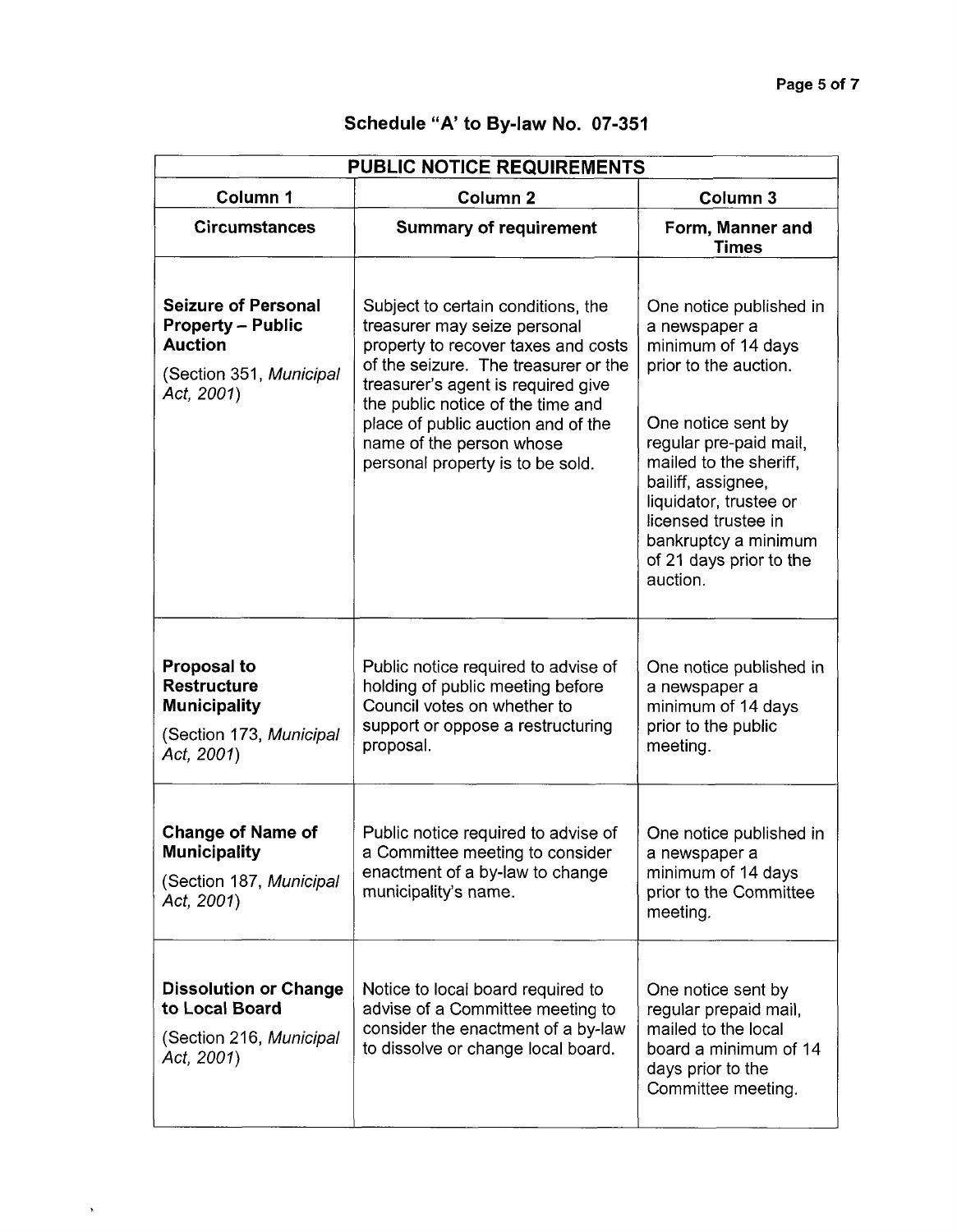| PUBLIC NOTICE REQUIREMENTS                                                                            |                                                                                                                                                                                                                                                     |                                                                                                      |  |
|-------------------------------------------------------------------------------------------------------|-----------------------------------------------------------------------------------------------------------------------------------------------------------------------------------------------------------------------------------------------------|------------------------------------------------------------------------------------------------------|--|
| Column 1                                                                                              | Column <sub>2</sub>                                                                                                                                                                                                                                 | Column 3                                                                                             |  |
| <b>Circumstances</b>                                                                                  | <b>Summary of requirement</b>                                                                                                                                                                                                                       | Form, Manner and<br>Times                                                                            |  |
| <b>Changes to</b><br><b>Composition of</b><br><b>Council</b><br>(Section 217, Municipal<br>Act, 2001) | Public notice required to advise of<br>a Committee meeting to consider<br>to enactment of a by-law changing<br>the composition of Council.                                                                                                          | One notice published in<br>a newspaper a<br>minimum of 14 days<br>prior to the Committee<br>meeting. |  |
| <b>Establishment of</b><br><b>Wards</b><br>(Section 222, Municipal<br>Act. 2001)                      | Public notice required to advise of<br>a Committee meeting to consider<br>enactment of a by-law dividing or<br>redividing into wards or dissolving<br>wards.                                                                                        | One notice published in<br>a newspaper a<br>minimum of 14 days<br>prior to the Committee<br>meeting. |  |
|                                                                                                       | After a by-law dividing or redividing<br>into wards or dissolving wards has<br>been passed, public notice<br>required to advise of the passing of<br>the by-law. The public notice shall<br>specify the last date for filing a<br>notice of appeal. | One notice published in<br>a newspaper within 15<br>days of the passing of<br>the by-law.            |  |
| <b>Enactment of a</b><br><b>Procedure By-law</b><br>(Section 238, Municipal<br>Act 2001)              | Public notice required to advise of<br>a Committee meeting to consider<br>the enactment of a procedure by-<br>law.                                                                                                                                  | One notice published in<br>a newspaper a<br>minimum of 14 days<br>prior to the Committee<br>meeting. |  |
| <b>Enactment of a</b><br><b>Business Licensing</b><br><b>By-law</b>                                   | Public notice required to advise of<br>a Committee meeting to consider<br>the enactment of a business<br>licensing by-law.                                                                                                                          | One notice published in<br>a newspaper a<br>minimum of 7 days prior<br>to the Committee<br>meeting.  |  |